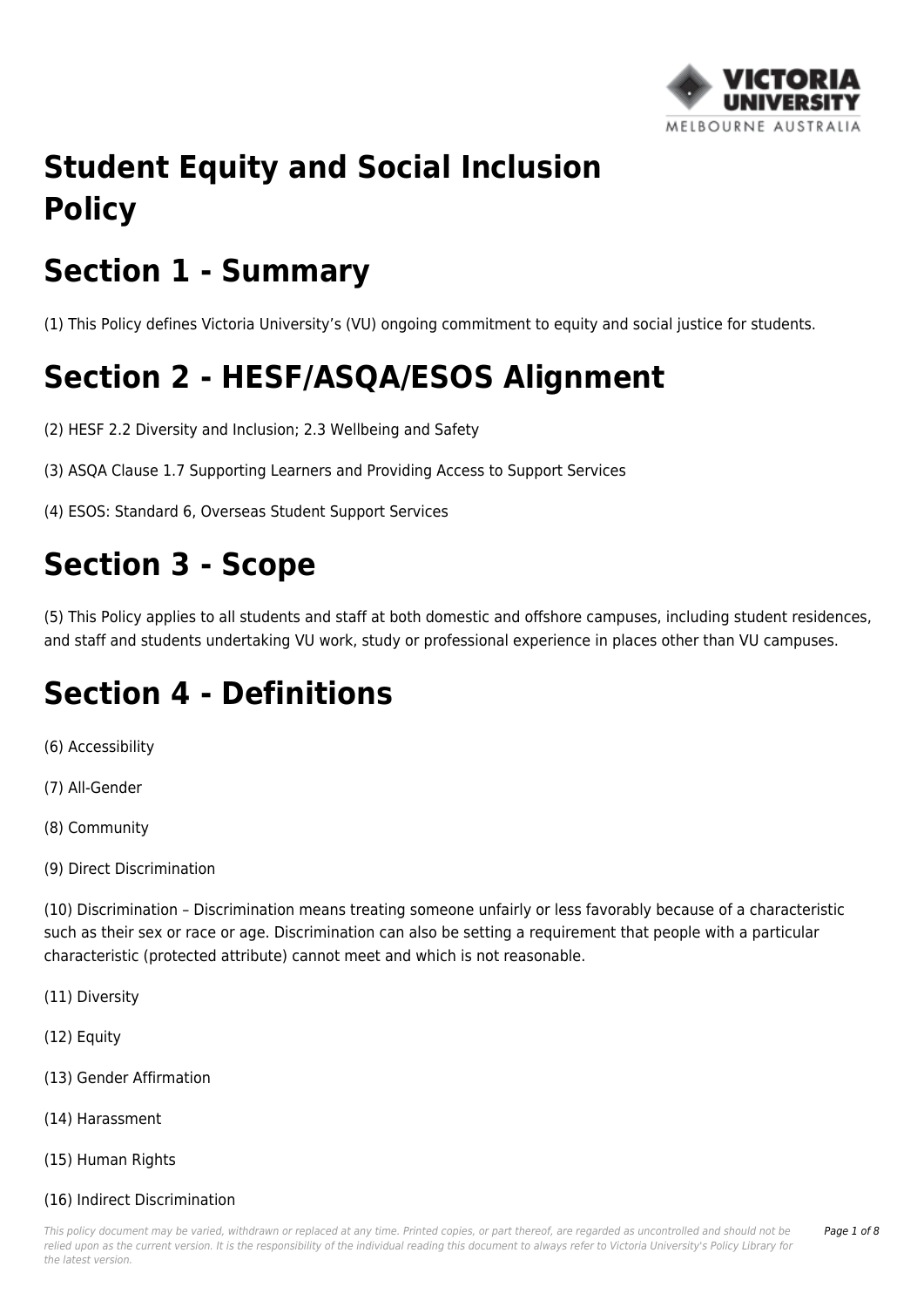- (17) Intersectionality
- (18) Social Inclusion
- (19) Social Justice
- (20) Universal Design

### **Section 5 - Policy Statement**

### **Part A - Equity and Social Inclusion**

(21) VU is committed to the promotion of equity and social justice for students. VU will:

- a. Recognise the spirit and principles of equal opportunity legislation and practice, based on international human rights conventions;
- b. Initiate social inclusion activities in partnership with the community;
- c. Undertake proactive programs for designated student equity groups;
- d. Making a commitment to implement strategic initiatives to promote equity and social justice, particularly in the western region of Melbourne; and
- e. Respond appropriately to issues of racism, unlawful discrimination and harassment.

(22) Principles of equal opportunity, equity and social justice are embodied in the [Victoria University Act 2010 \(Vic\)](https://policy.vu.edu.au/directory/summary.php?legislation=4). These core principles are strongly aligned with "[Victoria University Strategic Plan 2022-2028"](http://policy.vu.edu.au/download.php?id=257&version=1&associated). In the section titled "Our Vision" it states:

a. we have a deep and unwavering commitment to inclusion, to respectful relationships and diversity. We will be a place where people will love to study and work, and are supported to realise their potential and aspirations.

(23) Planning and strategy development recognise that VU's past is characterised by "policy, systems, infrastructure and technologies to ensure accessibility and equity for our students".

### **Equity, Diversity and Social Justice**

(24) VU is committed to being fair, equitable and sensitive to the diverse needs of all its students in all its policies and practices. The following principles of equity and social justice will be integrated into all the University structures, policies and procedures:

- a. Fairness and parity in the provision of University services and programs to students;
- b. Fair access to educational opportunities at the University;
- c. Fair opportunities for successful participation of students in University programs and services;
- d. Opportunities for genuine participation in decision-making for students;
- e. Promotion of a learning and work environment which is socially inclusive, values diversity and allows students to realise their full potential, where students are able to study and work effectively without fear of racism, discrimination or harassment;
- f. Protection of the human rights of students; and,
- g. Opportunities for challenging mainstream normative systems through a decolonial lens.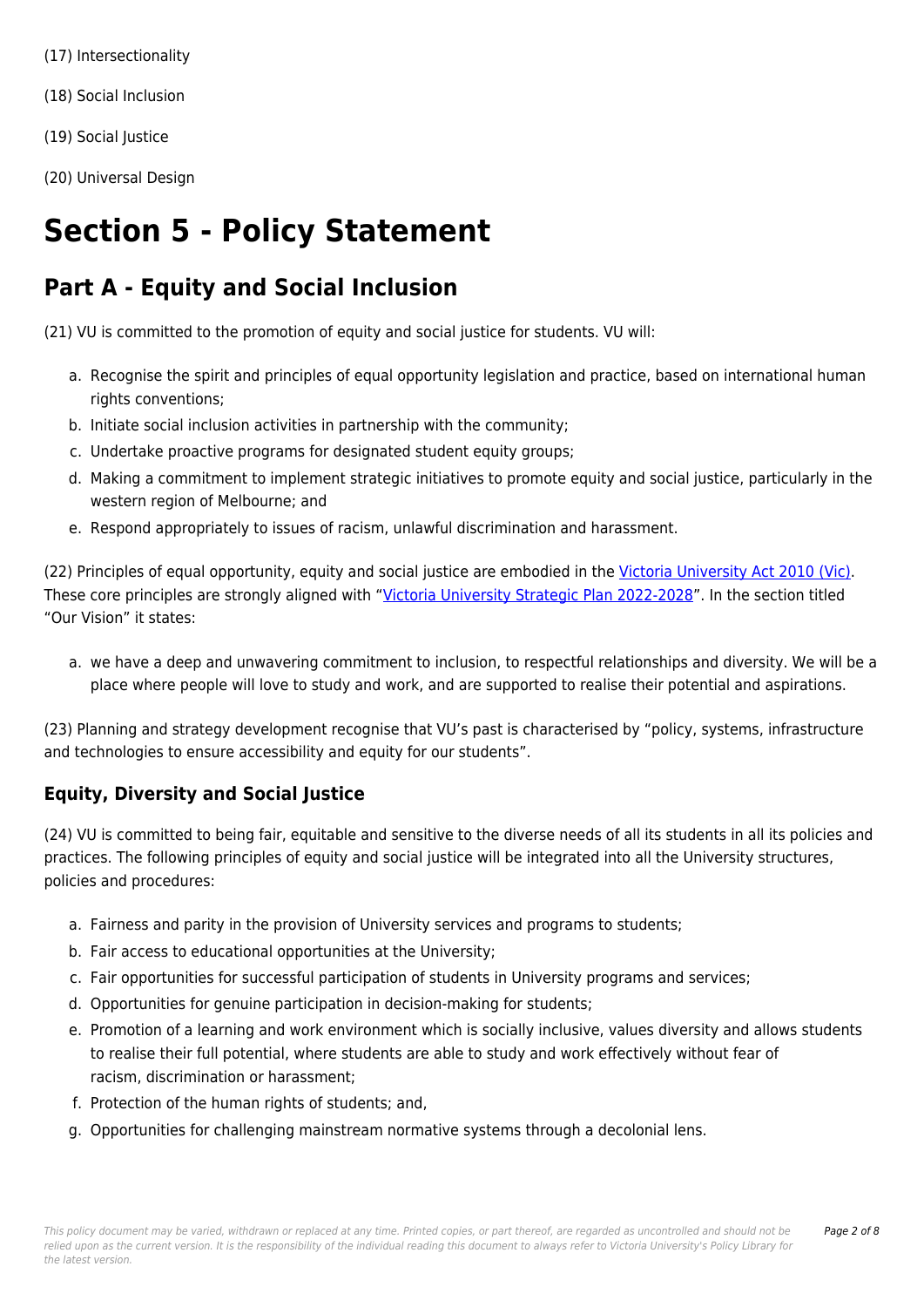#### **Social Inclusion**

(25) VU will work in partnership with the community to achieve social inclusion by encouraging participation in all levels of education, especially by people from previously excluded groups.

(26) VU will develop and operate plans and programs to increase access and promote success in education for designated under-represented groups.

(27) VU is committed to providing policies and programs which recognise and address the character and needs of the people of the western region of Melbourne.

(28) VU is committed to the principles of Universal Design across all teaching and service delivery areas and encourages all staff to practice inclusivity. Curriculum design, teaching delivery, assessment and service delivery will be accessible to students with a diverse range of abilities as far as practicable, and taking account of the inherent requirements of the course.

### **Equal Opportunity**

(29) In order to meet its obligations under this Policy, VU undertakes to promote equal opportunity and anti-racism in all aspects of VU's activities through strategic initiatives and by eliminating unlawful direct and indirect discrimination and harassment on the grounds of:

- a. Race, colour, national or ethnic origin, descent, nationality;
- b. Sex, gender identity, lawful sexual activity, sexual orientation, marital status, pregnancy or potential pregnancy, breastfeeding, family responsibilities, status as a parent or carer;
- c. Religious or political belief or activity, industrial activity, irrelevant criminal record;
- d. Age, physical features, disability (past, present or imputed), medical record; and
- e. Personal association with a person who is identified by reference to any of the above listed attributes.

(30) VU's policy should be interpreted to include all attributes protected by Federal and State anti-discrimination legislation, and acknowledges that in many cases grounds may intersect.

#### **VU's Commitments**

(31) VU will develop and implement plans and programs to increase access and promote success in education for designated under-represented groups.

(32) To promote equity and equal opportunity, VU will:

- a. Provide an inclusive teaching, learning and working environment that values universal design, cultural and linguistic diversity, fosters mutual respect, anti-racism and cultural competence and responds to diverse needs;
- b. Ensure that its structures, policies and practices are free from direct and indirect discrimination;
- c. Educate VU's community on the goals and principles of inclusive teaching, inclusive service delivery and philosophy of equal opportunity, equity and social justice;
- d. Develop a plan to help break the cycle of poverty through education by promoting financial inclusiveness for all VU students through a range of measures that work towards alleviating financial distress and improve access to education and success by enabling students to overcome financial hardship;
- e. Recognise and welcome students and staff of diverse genders, sexes and sexualities and create an environment where students are free to be themselves and bring their whole selves to their student experience;
- f. Develop a Gender Affirmation Guide and VU Gender Affirmation procedures to support students and staff wanting to affirm their gender and ensure an individual's gender affirmation journey is a positive experience;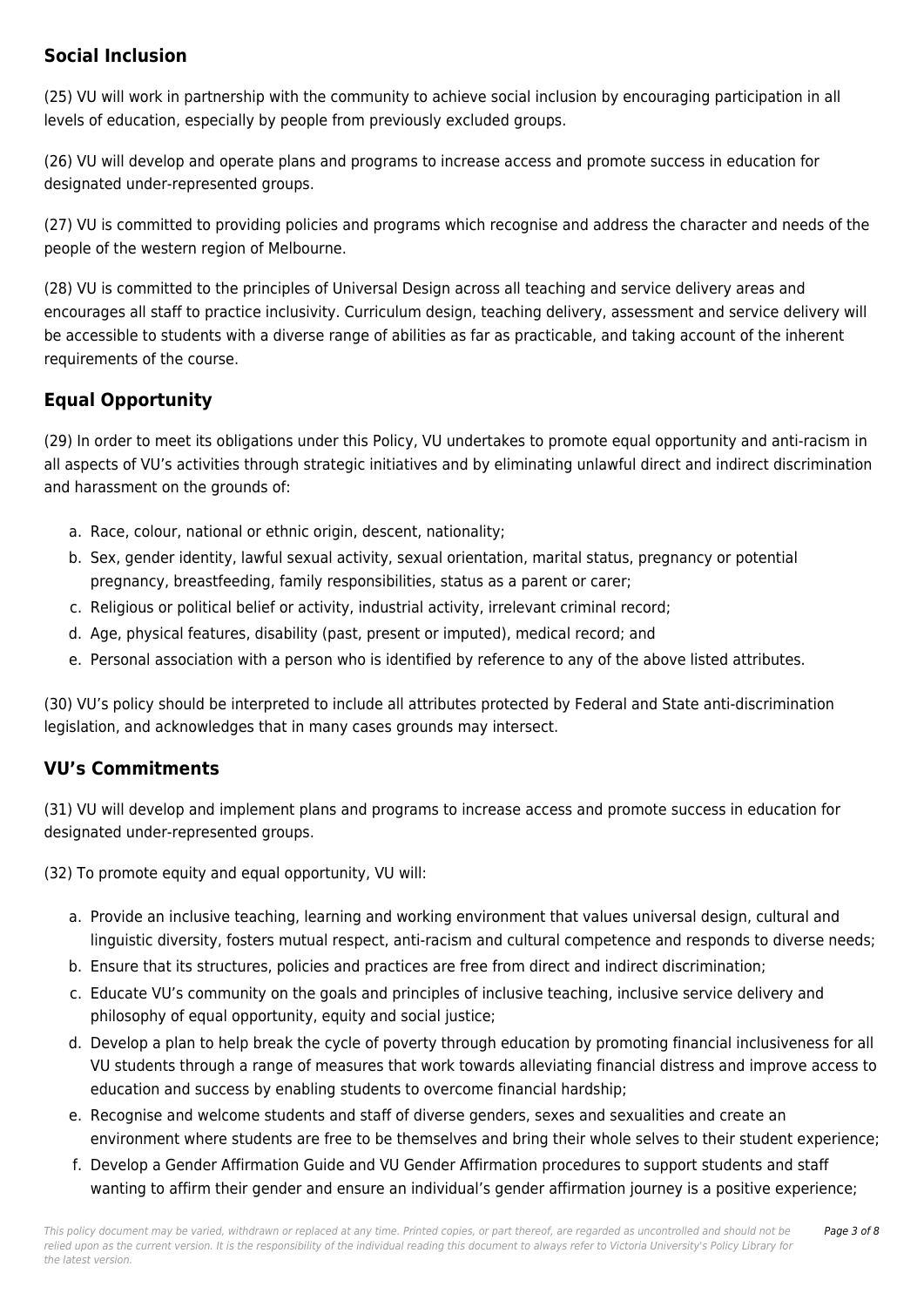- g. Affirm the place of Aboriginal people as the original inhabitants and owners of this country. Promote the inclusion and support of Aboriginal students through community education, student enrolment and broader education strategies, and the work of the Moondani Balluk Academic Unit;
- h. Improve educational outcomes for students who identify as female, addressing gender imbalances and promoting flexibility for students particularly those in supporting caring and parental roles. Create a culture of safety and respect, and deliver programs and initiatives that challenge gender stereotyping and help change attitudes and behaviours around sexual assault and sexual harassment;
- i. Recognise and welcome students from diverse backgrounds, languages, ancestries, ethnicities, cultural traditions, and religious. Enact policies and practices and behaviour that support inclusion and equality and do not perpetuate systemic discrimination or exclusion due to bias;
- j. Use non-discriminatory, inclusive language and practices; and
- k. Provide effective mechanisms to resolve equal opportunity-related complaints. Students may make a complaint of discrimination, sexual harassment, victimisation or vilification. Allegations of student misconduct are managed under the [Student Charter Policy.](https://policy.vu.edu.au/document/view.php?id=99)

### **Part B - Accountabilities**

### **Responsibility**

(33) All students and staff are responsible for understanding and applying the principles of universal design, equal opportunity, equity and social justice. All senior staff, academic and teaching staff, managers and supervisors are responsible for ensuring that the teaching, learning, service delivery and working environment is safe, inclusive and free from discrimination and harassment.

#### **Implementation**

(34) Actions required to implement this Policy include:

- a. Development and implementation of anti-racism and social inclusion strategies in partnership with the community;
- b. Ensuring that all of VU's policies, procedures and plans are consistent with equal opportunity principles and practices;
- c. Development and implementation of proactive measures and strategies to address the under-representation and disadvantage experienced in education by equity target groups;
- d. On-going review and implementation of the [Victoria University Accessibility Action Plan for Students 2021-2023](http://policy.vu.edu.au/download.php?id=863&version=1&associated), student equity and diversity plans and other strategic documents to meet legislative and government requirements;
- e. Ensuring procedures to resolve equal-opportunity related complaints are regularly updated and provide prompt, fair and effective outcomes for students;
- f. Pro-active measures to assist all areas of VU to promote social inclusion, inclusive teaching practice and inclusive service delivery, equal opportunity in education will be identified, encouraged and monitored by Accessibility Services, Staff Inclusion and Diversity and Cultural Diversity, Moondani Balluk and overseen by all Senior Executive (or Directorate) Leaders in all areas and across VU. Such measures will take into account groups identified through analysis of VU'S student profile data as well as those targeted in anti-discrimination and equal opportunity legislation and relevant government policies and programs.
- (35) To ensure the effectiveness of this Policy, VU will:
	- a. Require senior managers in VU to integrate equal opportunity, equity, diversity and social inclusion objectives into the functional and operational plans for their area of responsibility;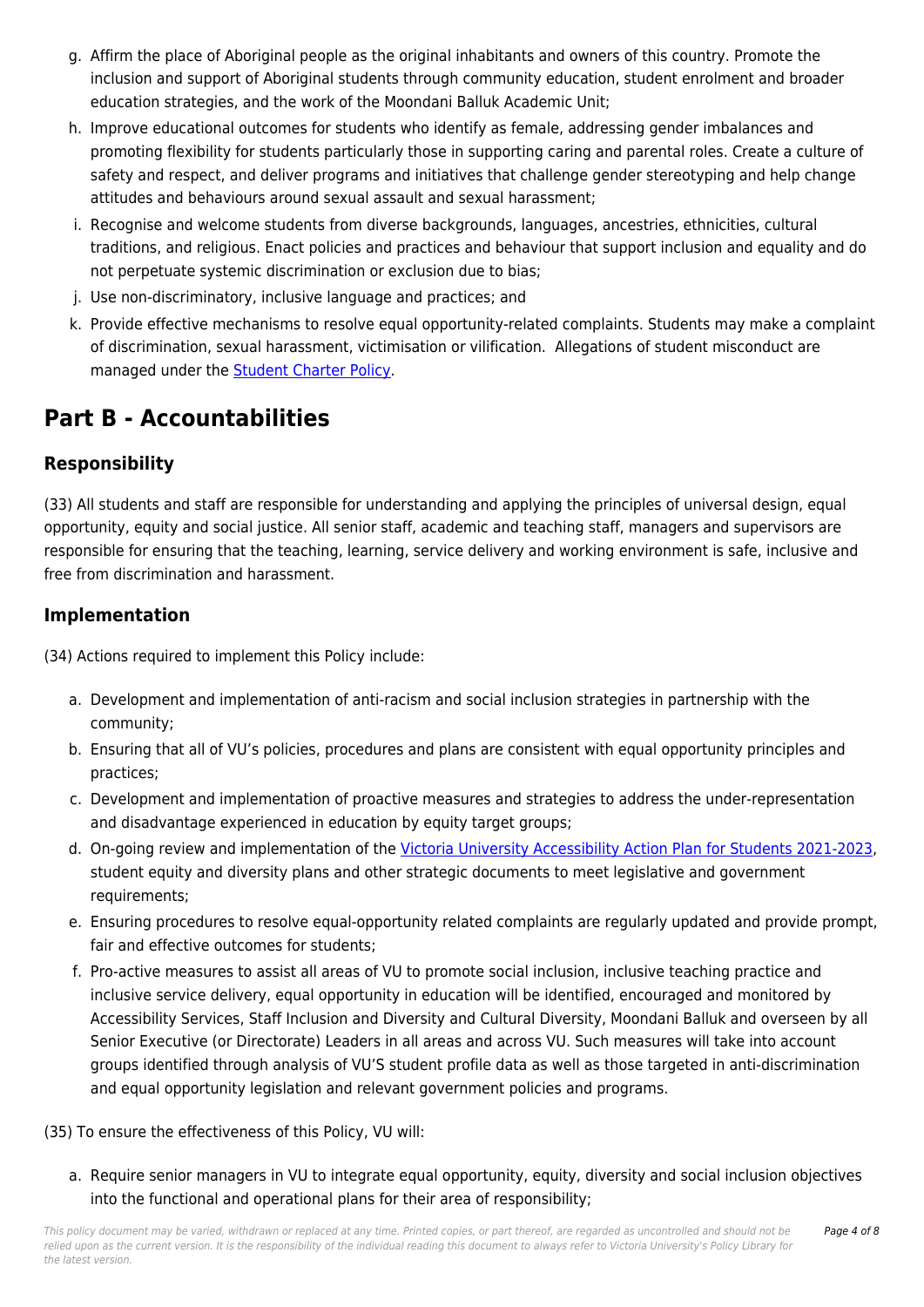- b. Ensure that staff and students are trained in inclusive teaching practice, inclusive service delivery, equal opportunity, equity, diversity and social justice matters;
- c. Monitor and review progress in the implementation of inclusive teaching practice, inclusive service delivery, equal opportunity, equity, diversity and social inclusion;
- d. Develop performance indicators for equal opportunity, equity, diversity and social inclusion outcomes to facilitate accountability; and
- e. Provide expert, professional assistance through Accessibility Services to decision-making bodies and senior managers in order to facilitate embedding inclusive practices, equal opportunity, equity, diversity and social justice strategies and mechanisms throughout the University; and
- f. Provide support to all students and staff affected by this Policy.

#### **Promotion**

(36) Information regarding this Policy will be included on VU's website and in staff induction material and reinforced in staff professional development activities. Promotion of the Policy to our students will be available in a range of languages.

### **Training Plan**

(37) VU will ensure that students and staff are trained in inclusive practices, equal opportunity, equity, diversity and social justice matters.

### **Section 6 - Procedures**

(38) Nil

## **Section 7 - Supporting Documents and Information**

- (39) [Student Charter Policy](https://policy.vu.edu.au/document/view.php?id=99)
- (40) [Admissions Policy](https://policy.vu.edu.au/document/view.php?id=43) and [Admissions Procedure](https://policy.vu.edu.au/document/view.php?id=70)
- (41) [Student Retention and Success Policy](https://policy.vu.edu.au/document/view.php?id=7) and [Student Retention and Success Guidelines](https://policy.vu.edu.au/document/view.php?id=363)
- (42) [Assessment for Learning Adjustments to Assessment Procedure \(HE\)](https://policy.vu.edu.au/document/view.php?id=322)
- (43) [Learning and Teaching Quality Standards Minimum Standards for Online Presence Procedure](https://policy.vu.edu.au/document/view.php?id=329)
- (44) [Student Complaints Procedure](https://policy.vu.edu.au/document/view.php?id=175)
- (45) [Charter of Human Rights and Responsibilities Act 2006 \(Vic\)](https://policy.vu.edu.au/directory/summary.php?legislation=26)
- (46) [Australian Human Rights Commission Act 1986 \(Cth\)](https://policy.vu.edu.au/directory/summary.php?legislation=73)
- (47) [Age Discrimination Act 2004 \(Cth\)](https://policy.vu.edu.au/directory/summary.php?legislation=76)
- (48) [Disability Discrimination Act \(1992\) \(Cth\)](https://policy.vu.edu.au/directory/summary.php?legislation=5)
- (49) [Disability \(Access to Premises\) \(Cth\)](https://policy.vu.edu.au/directory/summary.php?standard=14)
- (50) [Racial Discrimination Act 1975 \(Cth\)](https://policy.vu.edu.au/directory/summary.php?legislation=77)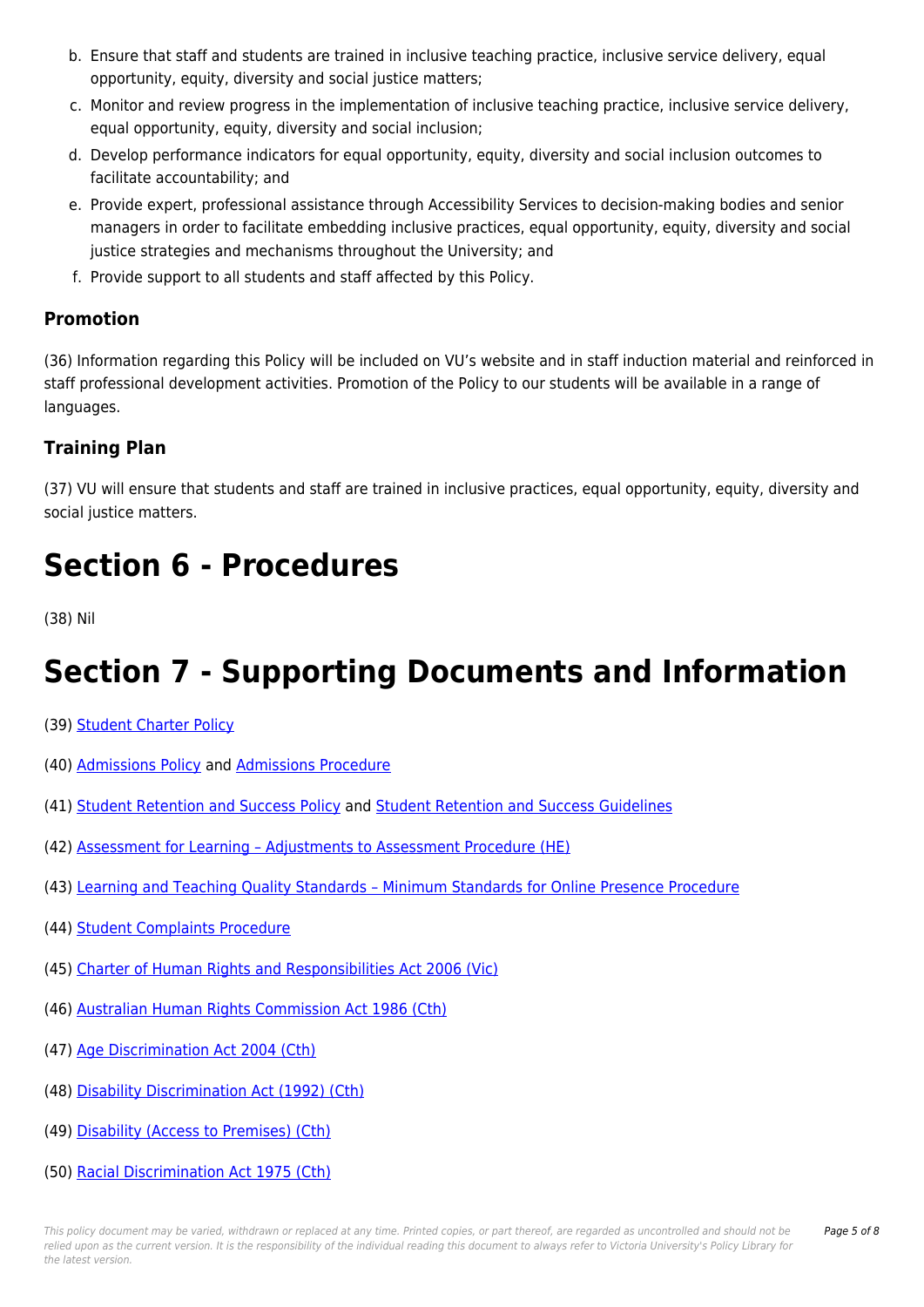- (51) [Sex Discrimination Act 1984 \(Cth\)](https://policy.vu.edu.au/directory/summary.php?legislation=69)
- (52) [Fair Work Act 2009 \(Cth\)](https://policy.vu.edu.au/directory/summary.php?legislation=61)
- (53) [Disability Act 2006 \(Vic\)](https://policy.vu.edu.au/directory/summary.php?legislation=87)
- (54) [Equal Opportunity Act 2010 \(Vic\)](https://policy.vu.edu.au/directory/summary.php?legislation=27)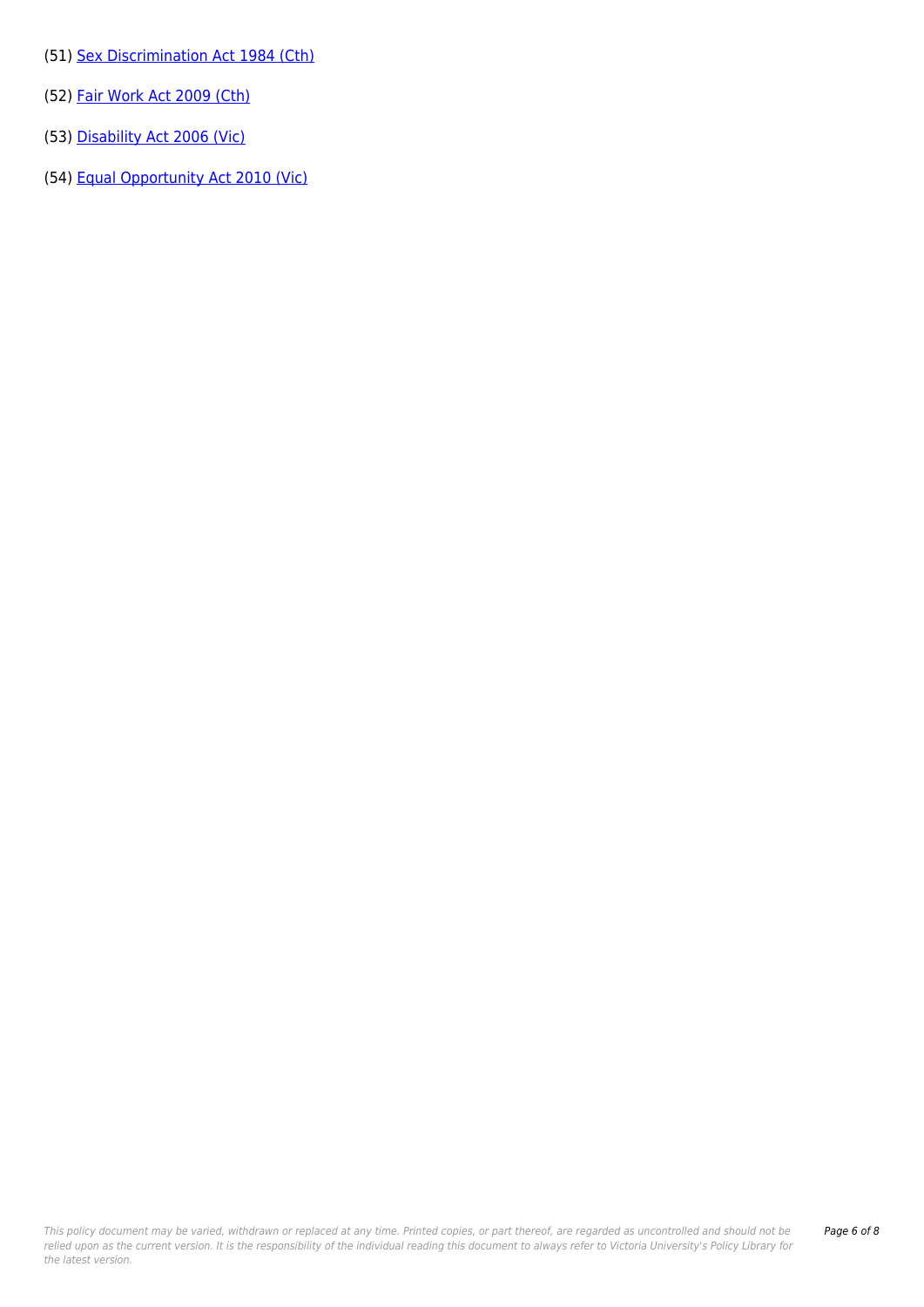#### **Status and Details**

| <b>Status</b>              | Current                                                   |
|----------------------------|-----------------------------------------------------------|
| <b>Effective Date</b>      | 15th December 2021                                        |
| <b>Review Date</b>         | 15th December 2024                                        |
| <b>Approval Authority</b>  | Vice-Chancellor                                           |
| <b>Approval Date</b>       | 15th December 2021                                        |
| <b>Expiry Date</b>         | Not Applicable                                            |
| <b>Accountable Officer</b> | Naomi Dempsey<br>Chief Student Officer<br>+61 3 99194679  |
| <b>Responsible Officer</b> | Leon Kerr<br>Director, Student Services<br>+61 3 99196260 |
| <b>Enquiries Contact</b>   | Leon Kerr<br>Director, Student Services<br>+61 3 99196260 |
|                            | <b>Student Services</b>                                   |

#### **Glossary Terms and Definitions**

**"Human Rights"** - Human rights are the basic entitlements that belong to all of us just because we are human beings. The Universal Declaration of Human Rights, adopted in 1948, forms the basis of these entitlements. The Victorian Charter of Human Rights and Responsibilities 2006 is a formal recognition of Human Rights and aims to protect people from injustice and to allow everyone to participate in and contribute to society.Our human rights entitlements include: Civil and political rights such as the right to life, liberty and freedom from torture and slavery, freedom of opinion, expression and religion; Economic and social rights such the right to health care, education, work, food and a reasonable standard of living; Environmental and cultural rights including the right to live in a clean environment protected from destruction and the right to cultural, political and economic development.

**"Direct Discrimination"** - Direct discrimination occurs if a person treats, or proposes to treat, a person with a protected attribute unfavourably because of that attribute.

**"Harassment"** - The act of systematic and/or continued unwanted and annoying actions of one party or a group, including threats and demands. Harassment includes actions such as stalking.

**"Indirect Discrimination"** - Indirect discrimination occurs if a person imposes, or proposes to impose, a requirement, condition or practice: that has, or is likely to have, the effect of disadvantaging persons with a protected attribute; and that is not reasonable.

**"Diversity"** - Diversity involves recognising the value of individual differences in the educational setting and in the workplace. Diversity in this context includes, age, cultural background, disability, ethnicity, family responsibilities, gender, language, religious belief and sexual orientation. Diversity also refers to the other ways in which people are different, such as educational level, life experience, work experience, socio-economic background, personality and marital status.

**"Equity"** - Equity relates to fair treatment. Our equity objective is to ensure that people from all groups in society have the opportunity to participate successfully in post-secondary education. This includes (but is not limited to) Aboriginal people, people with disabilities, women in areas of under-representation, people from culturally and